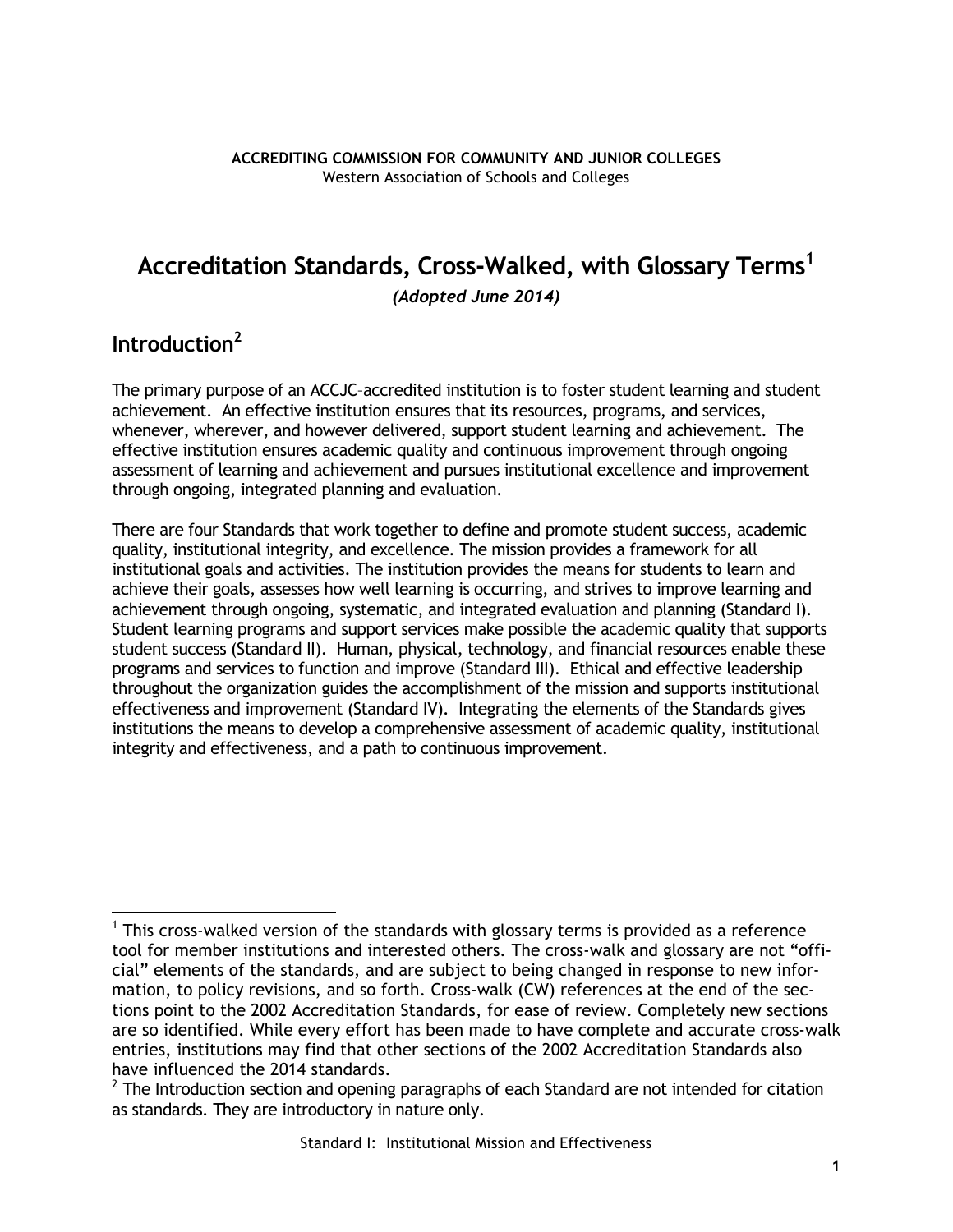# **Standard I:<sup>3</sup> Mission, Academic Quality<sup>4</sup> and Institutional Effectiveness, and Integrity**

The institution demonstrates strong commitment to a mission that emphasizes student learning and student achievement. Using analysis of quantitative and qualitative data, the institution continuously and systematically evaluates, plans, implements, and improves the quality of its educational programs and services. The institution demonstrates integrity in all policies, actions, and communication. The administration, faculty, staff, and governing board members act honestly, ethically, and fairly in the performance of their duties.

#### **A. Mission**

- 1. The mission describes the institution's broad educational purposes, its intended student population, the types of degrees and other credentials it offers, and its commitment to student learning<sup>5</sup> and student achievement.<sup>6</sup> (ER 6)<sup>7</sup> CW I, IA
- 2. The institution uses data to determine how effectively it is accomplishing its mission, and whether the mission directs institutional priorities in meeting the educational needs of students. CW New, IA1
- 3. The institution's programs and services are aligned with its mission. The mission guides institutional decision-making, planning, and resource allocation and informs institutional goals for student learning and achievement. CW IA1, IA4

 $3$  Each enumerated statement is an ACCJC accreditation standard (e.g., I.A.1, II.B.4, and so on). The standards are organized by subject matter into four chapters which are entitled Standard I, Standard II, Standard III, and Standard IV. The chapters are further divided by headings to help identify related groups of standards.

<sup>&</sup>lt;sup>4</sup> Glossary- Academic Quality: A way of describing how well the learning opportunities, instruction, support, services, environment, resource utilization and operations of a college result in student learning and student achievement of their educational goals. The Accreditation Standards, collectively, are factors in determining academic quality in the context of institutional mission.

<sup>&</sup>lt;sup>5</sup> Glossary- Student Learning: Competencies in skill and knowledge gained by students who are at the institution. The knowledge and competencies are expressed for segments of study or activity through measurable learning outcomes at the institutional, program, degree, and course levels.

<sup>&</sup>lt;sup>6</sup> Glossary- Student Achievement: Student attainment that can be measured at defined points of completion, including successful course completion, certificates and degrees, licensure examination passage, post-program employment, and other similar elements.

 $<sup>7</sup>$  Institutions that have achieved accreditation are expected to include in their Institutional</sup> Self Evaluation Report information demonstrating that they continue to meet the eligibility requirements. Accredited institutions must separately address Eligibility Requirements 1, 2, 3, 4, and 5 in the Institutional Self Evaluation Report. The remaining Eligibility Requirements will be addressed in the institution's response to the relevant sections of the Accreditation Standards. The relevant sections of the Accreditation Standards are so noted by an (ER\_\_\_) designation.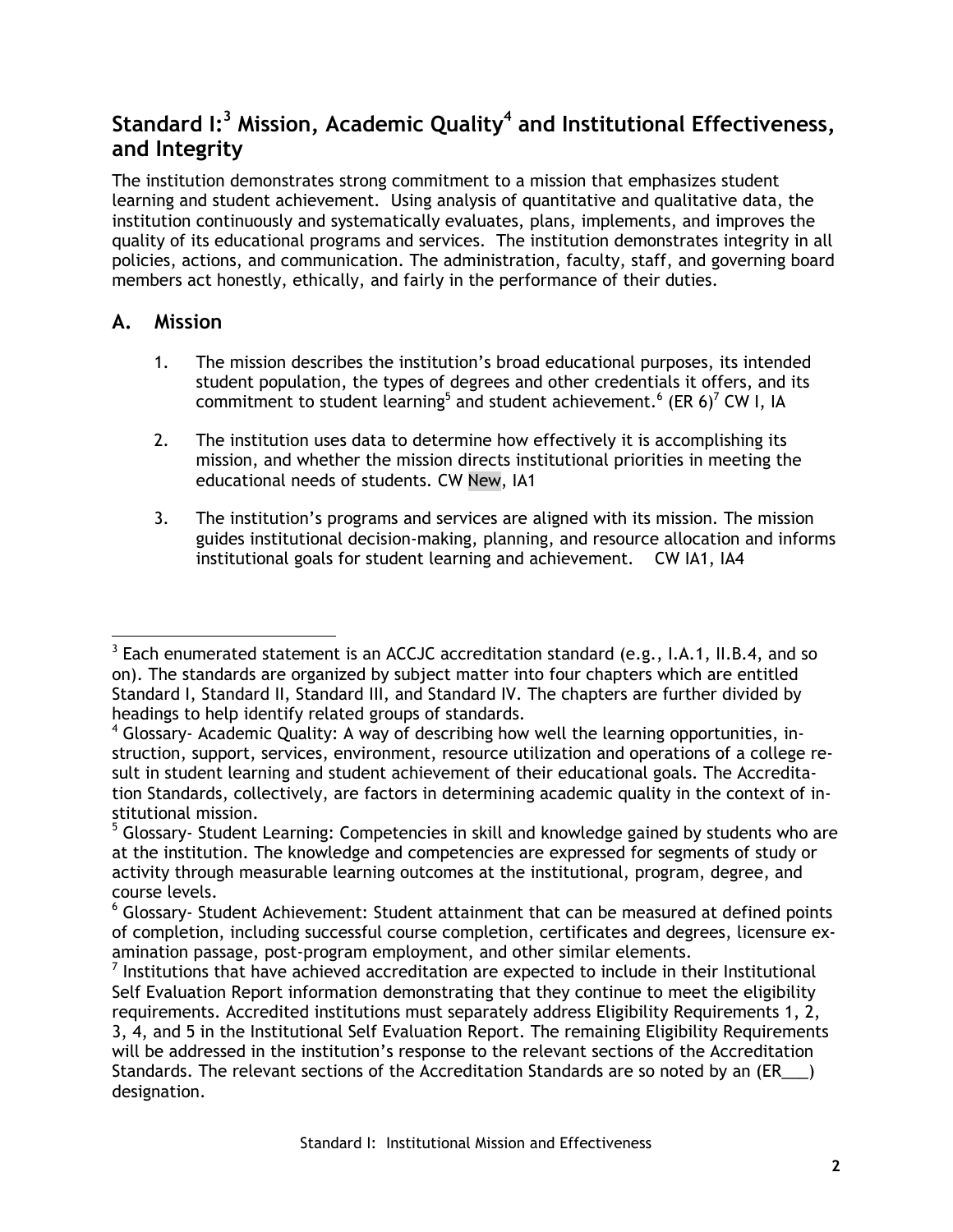4. The institution articulates its mission in a widely published statement approved by the governing board. The mission statement is periodically reviewed and updated as necessary. (ER 6) CW IA2, IA3

## **B. Assuring Academic Quality and Institutional Effectiveness**

#### *Academic Quality*

- 1. The institution demonstrates a sustained, substantive and collegial dialog about student outcomes, student equity, academic quality, institutional effectiveness, and continuous improvement of student learning and achievement. CW IB1 $+$ <sup>8</sup>
- 2. The institution defines and assesses student learning outcomes for all instructional programs and student and learning support services. (ER 11) CW IIA2a, IIB
- 3. The institution establishes institution-set standards<sup>9</sup> for student achievement, appropriate to its mission, assesses how well it is achieving them in pursuit of continuous improvement, and publishes this information. (ER 11) CW IB, IB2+
- 4. The institution uses assessment data and organizes its institutional processes to support student learning and student achievement. CW IB, IB3, IB4

## *Institutional Effectiveness*

- 5. The institution assesses accomplishment of its mission through program review and evaluation of goals and objectives, student learning outcomes, and student achievement. Quantitative and qualitative data are disaggregated for analysis by program type and mode of delivery. CW IA3, IB3
- 6. The institution disaggregates and analyzes learning outcomes and achievement for subpopulations of students. When the institution identifies performance gaps, it implements strategies, which may include allocation or reallocation of human, fiscal and other resources, to mitigate those gaps and evaluates the efficacy of those strategies. CW New, IB intro+
- 7. The institution regularly evaluates its policies and practices across all areas of the institution, including instructional programs, student and learning support services, resource management, and governance processes to assure their effectiveness in supporting academic quality and accomplishment of mission. CW IB7

 $^8$  The cross-walk reference to the 2002 standards will have a "+" designation when there has been an expansion of the thought as represented in the 2014 standards.

<sup>&</sup>lt;sup>9</sup> Glossary- Institution-Set Standards: Performance metrics and measures set by institutions for student achievement, both in individual programs and for institution-wide student achievement. Both the definition and the level of expected performance are appropriate for assessing achievement of institutional mission, for determining actions of improvement, and for analyzing institutional results in the context of higher education. Institutions assess student performance against locally set standards in order to determine institutional effectiveness and academic quality and to inform planning and action for continuous improvement.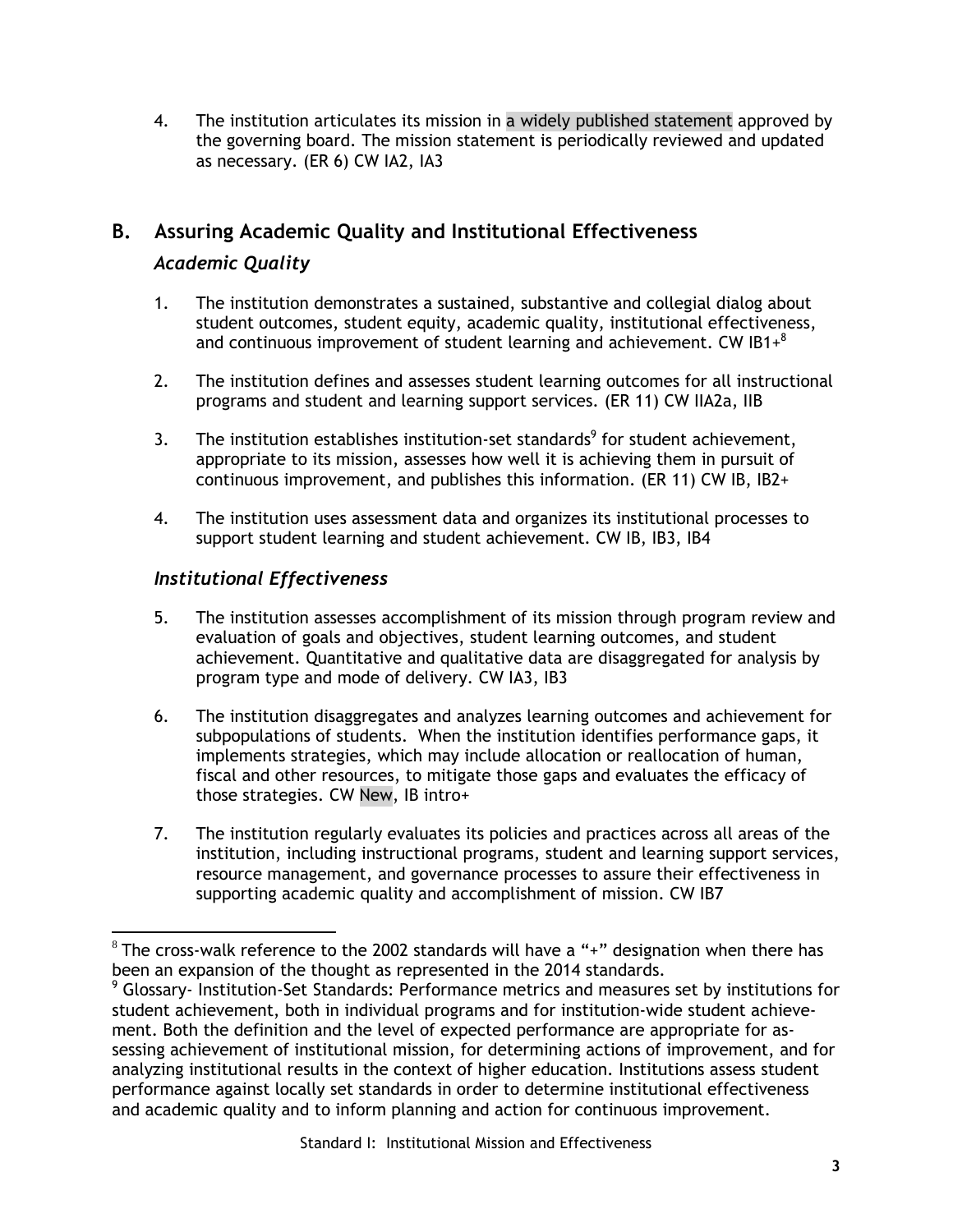- 8. The institution broadly communicates the results of all of its assessment and evaluation activities so that the institution has a shared understanding of its strengths and weaknesses and sets appropriate priorities. CW IB5
- 9. The institution engages in continuous, broad based, systematic evaluation and planning. The institution integrates program review, planning, and resource allocation into a comprehensive process that leads to accomplishment of its mission and improvement of institutional effectiveness and academic quality. Institutional planning addresses short- and long-range needs for educational programs and services and for human, physical, technology, and financial resources. (ER 19) CW IB4, IIIA6, IIIB2b, IIIC2, IIID4

## **C. Institutional Integrity<sup>10</sup>**

- 1. The institution assures the clarity, accuracy, and integrity of information provided to students and prospective students, personnel, and all persons or organizations related to its mission statement, learning outcomes, educational programs, and student support services. The institution gives accurate information to students and the public about its accreditation status with all of its accreditors. (ER 20) CW IIA Intro, IIA1, IIA6c
- 2. The institution provides a print or online catalog for students and prospective students with precise, accurate, and current information on all facts, requirements, policies, and procedures listed in the "Catalog Requirements" (see endnote). (ER 20) CW IIB2
- 3. The institution uses documented assessment of student learning and evaluation of student achievement to communicate matters of academic quality to appropriate constituencies, including current and prospective students and the public. (ER 19) CW IB5
- 4. The institution describes its certificates and degrees in terms of their purpose, content, course requirements, and expected learning outcomes. CW IIA6
- 5. The institution regularly reviews institutional policies, procedures, and publications to assure integrity in all representations of its mission, programs, and services. CW IVA5
- 6. The institution accurately informs current and prospective students regarding the total cost of education**,** including tuition, fees, and other required expenses, including textbooks, and other instructional materials. CW New
- 7. In order to assure institutional and academic integrity, the institution uses and publishes governing board policies on academic freedom and responsibility. These policies make clear the institution's commitment to the free pursuit and dissemination of knowledge, and its support for an atmosphere in which

 $10$  Glossary- Institutional Integrity: Concept of consistent and ethical actions, values, methods, measures, principles, expectations, and outcomes, as defined by institutions; and of clear, accurate, and current information available to the college community and public.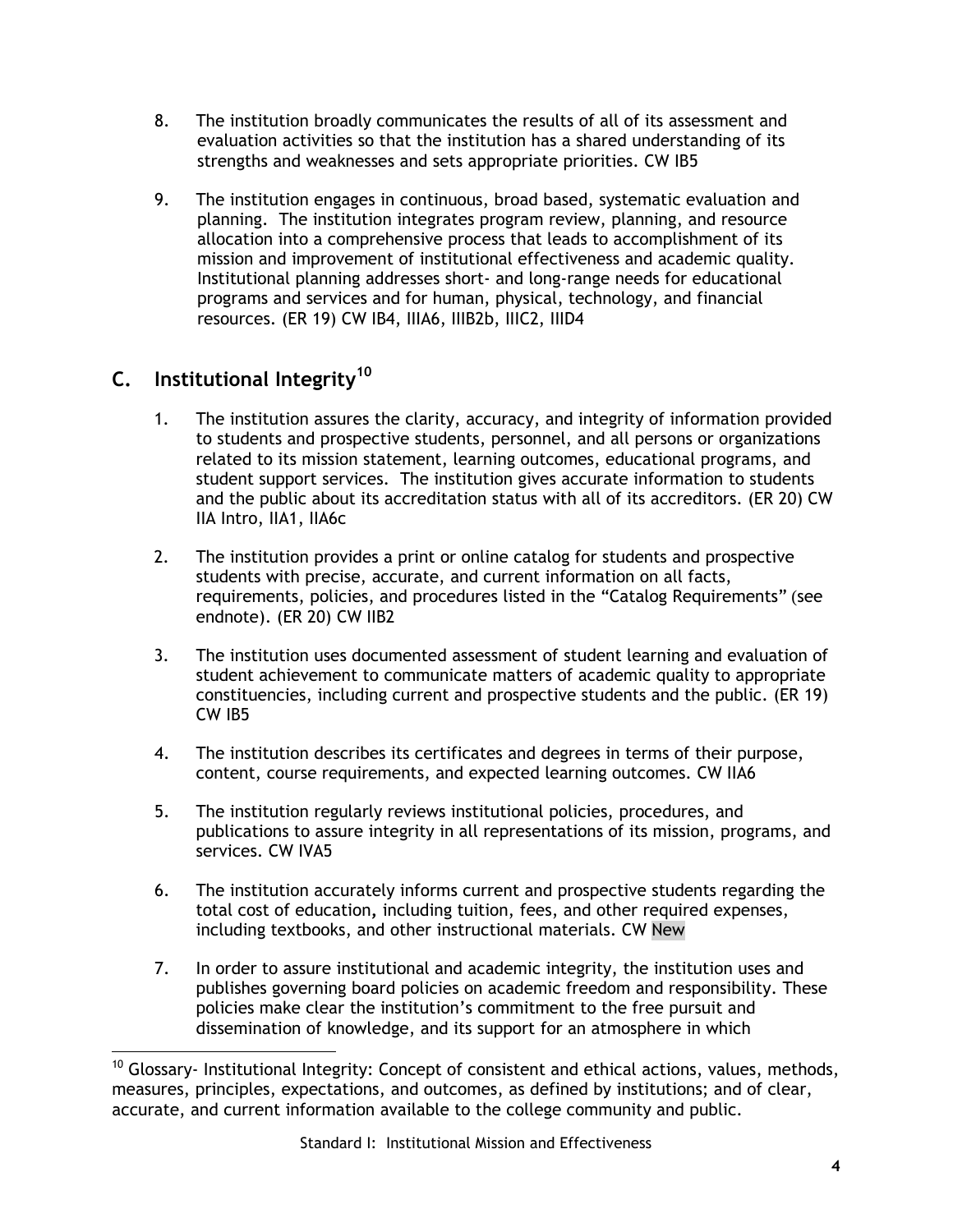intellectual freedom exists for all constituencies, including faculty and students. (ER 13) CW IIA7 Intro

- 8. The institution establishes and publishes clear policies and procedures that promote honesty, responsibility and academic integrity. These policies apply to all constituencies and include specifics relative to each, including student behavior, academic honesty and the consequences for dishonesty. CW IIA7b+
- 9. Faculty distinguish between personal conviction and professionally accepted views in a discipline. They present data and information fairly and objectively. CW IIA7a
- 10. Institutions that require conformity to specific codes of conduct of staff, faculty, administrators, or students, or that seek to instill specific beliefs or world views, give clear prior notice of such policies, including statements in the catalog and/or appropriate faculty and student handbooks. CW IIA7c
- 11. Institutions operating in foreign locations operate in conformity with the Standards and applicable Commission policies for all students. Institutions must have authorization from the Commission to operate in a foreign location. CW IIA8
- 12. The institution agrees to comply with Eligibility Requirements, Accreditation Standards, Commission policies, guidelines, and requirements for public disclosure, institutional reporting, team visits, and prior approval of substantive changes. When directed to act by the Commission, the institution responds to meet requirements within a time period set by the Commission. It discloses information required by the Commission to carry out its accrediting responsibilities. (ER 21) CW IVA4
- 13. The institution advocates and demonstrates honesty and integrity in its relationships with external agencies, including compliance with regulations and statutes. It describes itself in consistent terms to all of its accrediting agencies and communicates any changes in its accredited status to the Commission, students, and the public. (ER 21) CW IVA4
- 14. The institution ensures that its commitments to high quality education, student achievement and student learning are paramount to other objectives such as generating financial returns for investors, contributing to a related or parent organization, or supporting external interests. CW New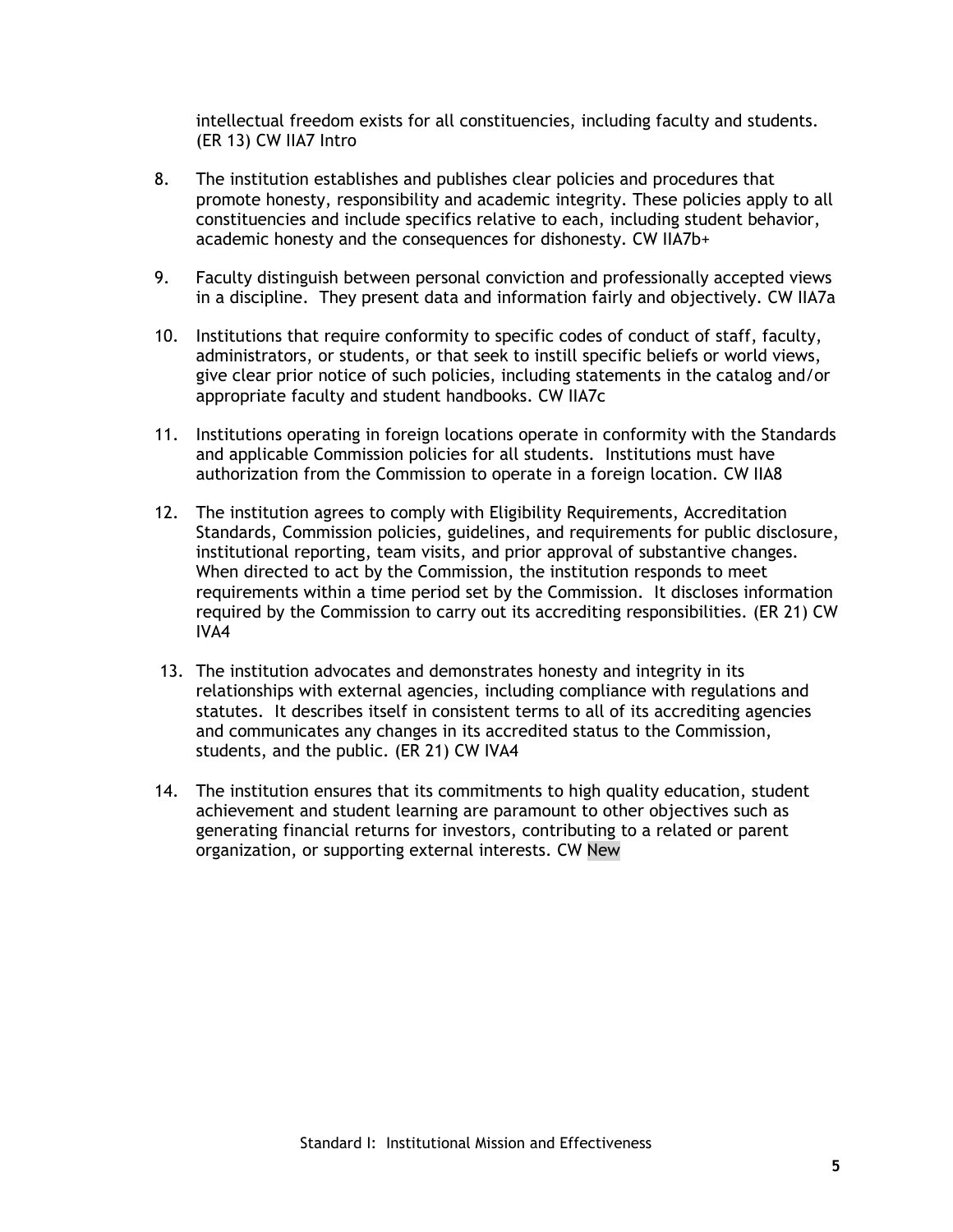# **Standard II: Student Learning Programs and Support Services**

The institution offers instructional programs, library and learning support services, and student support services aligned with its mission. The institution's programs are conducted at levels of quality and rigor appropriate for higher education. The institution assesses its educational quality through methods accepted in higher education, makes the results of its assessments available to the public, and uses the results to improve educational quality and institutional effectiveness. The institution defines and incorporates into all of its degree programs a substantial component of general education designed to ensure breadth of knowledge and to promote intellectual inquiry. The provisions of this standard are broadly applicable to all instructional programs and student and learning support services offered in the name of the institution.

## **A. Instructional Programs**

- 1. All instructional programs, regardless of location or means of delivery, including distance education and correspondence education, are offered in fields of study consistent with the institution's mission, are appropriate to higher education, and culminate in student attainment of identified student learning outcomes, and achievement of degrees, certificates, employment, or transfer to other higher education programs. (ER 9 and ER 11) CW IIA
- 2. Faculty, including full time, part time, and adjunct faculty, ensure that the content and methods of instruction meet generally accepted academic and professional standards and expectations. Faculty and others responsible act to continuously improve instructional courses, programs and directly related services through systematic evaluation to assure currency, improve teaching and learning strategies, and promote student success. CW IIA1, IIA2b,d,e,f
- 3. The institution identifies and regularly assesses learning outcomes for courses, programs, certificates and degrees using established institutional procedures. The institution has officially approved and current course outlines that include student learning outcomes. In every class section students receive a course syllabus that includes learning outcomes from the institution's officially approved course outline. CW IIA1c
- 4. If the institution offers pre-collegiate level<sup>11</sup> curriculum, it distinguishes that curriculum from college level<sup>12</sup> curriculum and directly supports students in learning the knowledge and skills necessary to advance to and succeed in college level curriculum. CW IIA2+

<sup>&</sup>lt;sup>11</sup> Glossary- Pre-Collegiate Level: Curriculum and courses offered by the college, either credit or noncredit, that the college defines as below the level of curriculum that satisfies requirements for either degrees or transfer. Pre-collegiate curriculum usually refers to courses which may prepare a student to successfully complete degrees or transfer. Pre-collegiate curriculum may also refer to courses which provide technical preparation for individuals to attain entry level work without completing studies which would qualify for either a certificate that is part of a degree, a degree or transfer.

 $12$  Glossary- College Level: Curriculum and courses offered by the college which are degree applicable and meet college graduation requirements, including courses in certificate programs that qualify toward an associate degree and above.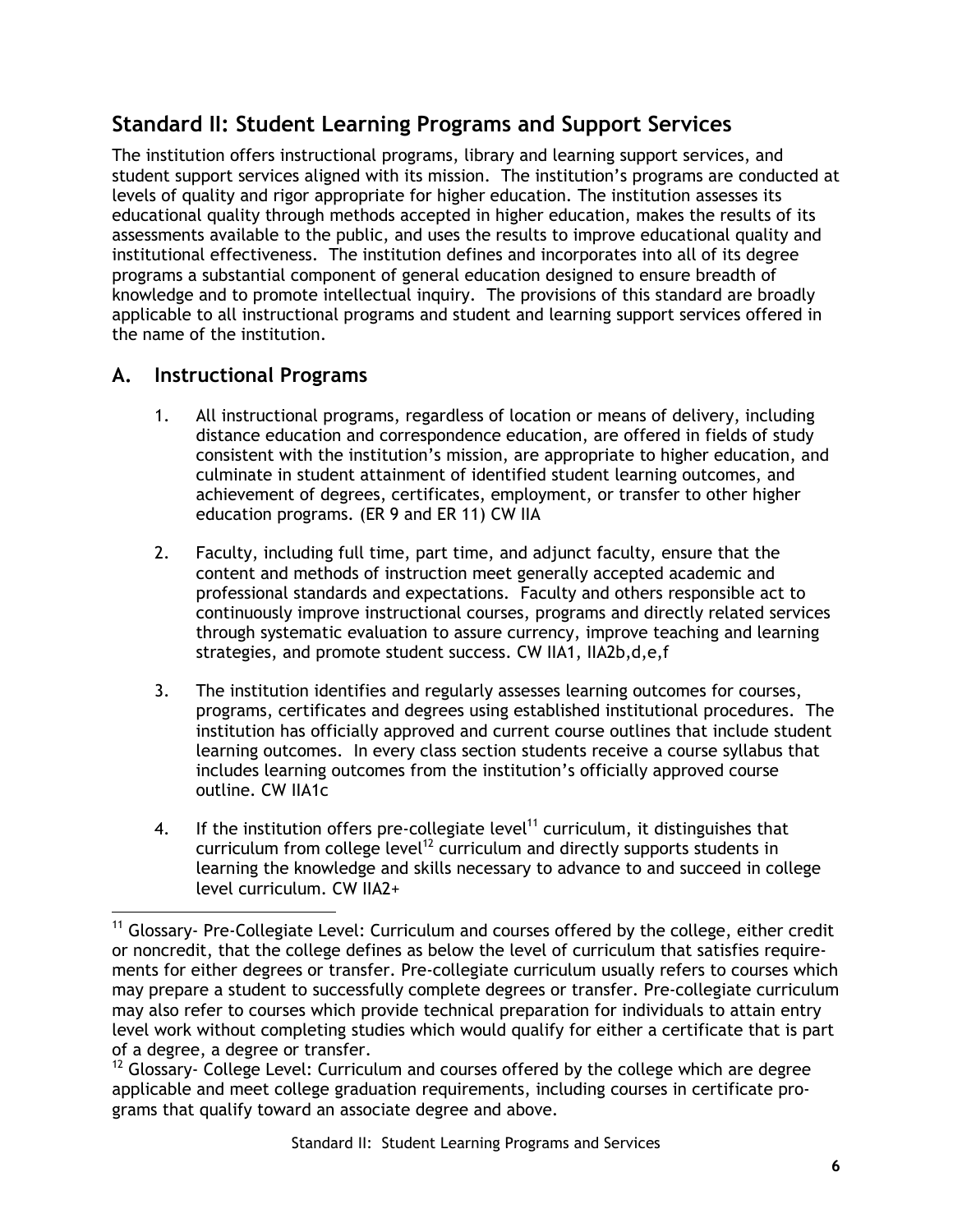- 5**.** The institution's degrees and programs follow practices common to American higher education, including appropriate length, breadth, depth, rigor, course sequencing, time to completion, and synthesis of learning. The institution ensures that minimum degree requirements are 60 semester credits or equivalent at the associate level, and 120 credits or equivalent at the baccalaureate level. (ER 12) CW IIA2c
- 6. The institution schedules courses in a manner that allows students to complete certificate and degree programs within a period of time consistent with established expectations in higher education.<sup>13</sup> (ER 9) CW New
- 7. The institution effectively uses delivery modes, teaching methodologies and learning support services that reflect the diverse and changing needs of its students, in support of equity in success for all students. CW IIA2d
- 8. The institution validates the effectiveness of department-wide course and/or program examinations, where used, including direct assessment of prior learning. The institution ensures that processes are in place to reduce test bias and enhance reliability.CW IIA2g
- 9**.** The institution awards course credit, degrees and certificates based on student attainment of learning outcomes. Units of credit awarded are consistent with institutional policies that reflect generally accepted norms or equivalencies in higher education. If the institution offers courses based on clock hours, it follows Federal standards for clock-to-credit-hour conversions. (ER 10) CW IIA2h, i
- 10. The institution makes available to its students clearly stated transfer-of-credit policies in order to facilitate the mobility of students without penalty. In accepting transfer credits to fulfill degree requirements, the institution certifies that the expected learning outcomes for transferred courses are comparable to the learning outcomes of its own courses. Where patterns of student enrollment between institutions are identified, the institution develops articulation agreements as appropriate to its mission. (ER 10) CW IIA6a
- 11. The institution includes in all of its programs, student learning outcomes, appropriate to the program level, in communication competency, information competency, quantitative competency, analytic inquiry skills, ethical reasoning, the ability to engage diverse perspectives, and other program-specific learning outcomes. CW IIA2c, IIA3b, IIB3d
- 12. The institution requires of all of its degree programs a component of general education based on a carefully considered philosophy for both associate and baccalaureate degrees that is clearly stated in its catalog. The institution, relying on faculty expertise, determines the appropriateness of each course for inclusion in the general education curriculum, based upon student learning outcomes and competencies appropriate to the degree level. The learning outcomes include a student's preparation for and acceptance of responsible participation in civil

 $13$  Glossary- Established expectations in higher education (also, appropriate for, accepted in, common to, accepted norms in, etc): Shared and time honored principles, values and practices within the American community of higher education.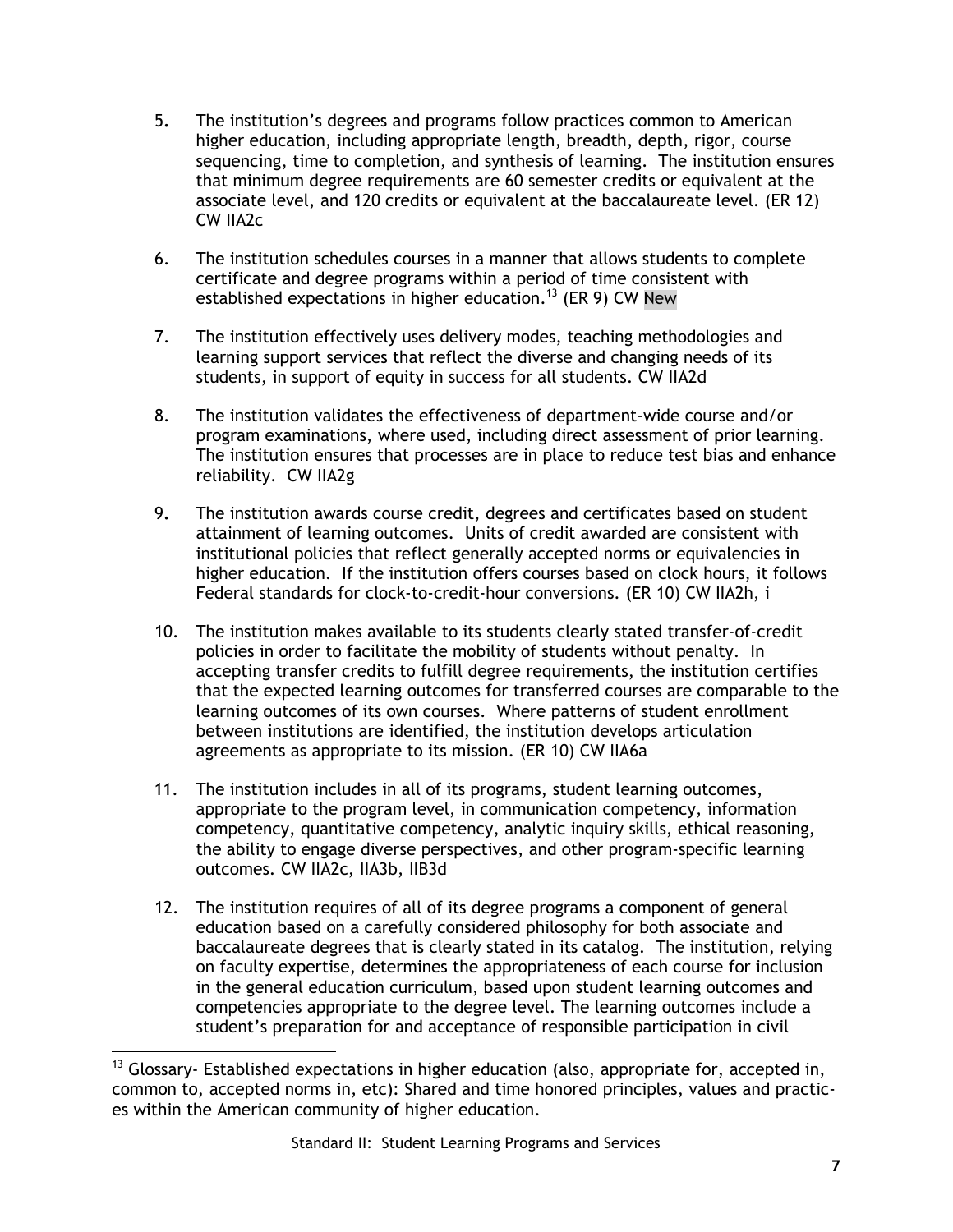society, skills for lifelong learning and application of learning, and a broad comprehension of the development of knowledge, practice, and interpretive approaches in the arts and humanities, the sciences, mathematics, and social sciences. (ER 12) CW IIA3, IIB3b+

- 13. All degree programs include focused study in at least one area of inquiry or in an established interdisciplinary core.<sup>14</sup> The identification of specialized courses in an area of inquiry or interdisciplinary core is based upon student learning outcomes and competencies, and include mastery, at the appropriate degree level, of key theories and practices within the field of study. CW IIA4+
- 14. Graduates completing career-technical certificates and degrees demonstrate technical and professional competencies that meet employment standards and other applicable standards and preparation for external licensure and certification. CW IIA4
- 15. When programs are eliminated or program requirements are significantly changed, the institution makes appropriate arrangements so that enrolled students may complete their education in a timely manner with a minimum of disruption. CW IIA6
- 16. The institution regularly evaluates and improves the quality and currency of all instructional programs offered in the name of the institution, including collegiate, pre-collegiate, career-technical, and continuing and community education courses and programs, regardless of delivery mode or location. The institution systematically strives to improve programs and courses to enhance learning outcomes and achievement for students. CW IIA2e

## **B. Library and Learning Support Services**

- 1. The institution supports student learning and achievement by providing library, and other learning support services to students and to personnel responsible for student learning and support. These services are sufficient in quantity, currency, depth, and variety to support educational programs, regardless of location or means of delivery, including distance education and correspondence education. Learning support services include, but are not limited to, library collections, tutoring, learning centers, computer laboratories, learning technology, and ongoing instruction for users of library and other learning support services. (ER 17) CW IIC, IIC1
- 2. Relying on appropriate expertise of faculty, including librarians, and other learning support services professionals, the institution selects and maintains educational equipment and materials to support student learning and enhance the achievement of the mission. CW IIC1a

 $\overline{a}$  $14$  Glossary- Interdisciplinary Core: A set of courses required of all students for completion of an interdisciplinary major or degree. The courses are identified on the basis of the skills, knowledge, and habits of mind that students within the interdisciplinary program of study are expected to attain and demonstrate.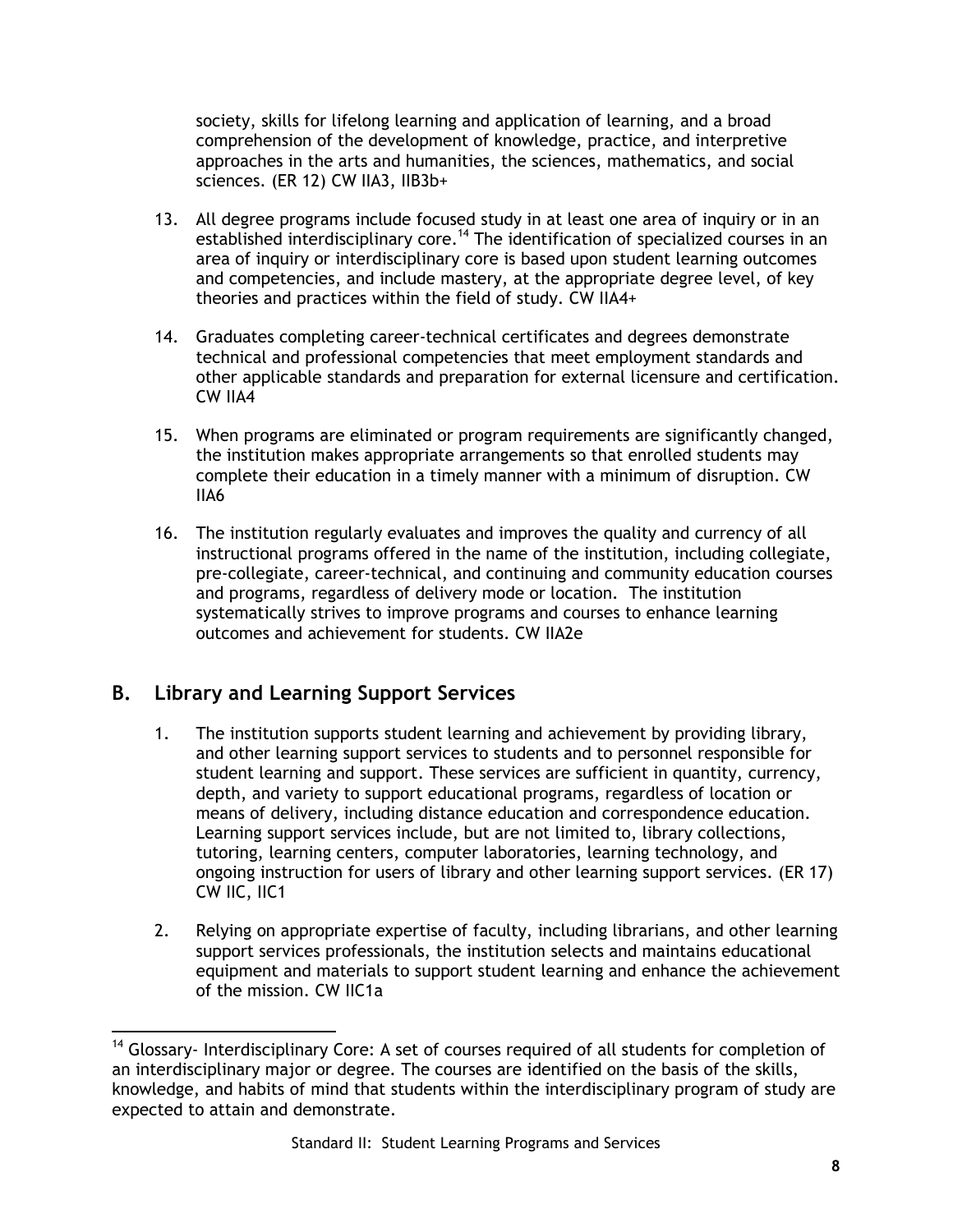- 3. The institution evaluates library and other learning support services to assure their adequacy in meeting identified student needs. Evaluation of these services includes evidence that they contribute to the attainment of student learning outcomes. The institution uses the results of these evaluations as the basis for improvement. CW IIC2
- 4. When the institution relies on or collaborates with other institutions or other sources for library and other learning support services for its instructional programs, it documents that formal agreements exist and that such resources and services are adequate for the institution's intended purposes, are easily accessible and utilized. The institution takes responsibility for and assures the security, maintenance, and reliability of services provided either directly or through contractual arrangement. The institution regularly evaluates these services to ensure their effectiveness. (ER 17) CW IIC1e+

## **C. Student Support Services**

- 1. The institution regularly evaluates the quality of student support services and demonstrates that these services, regardless of location or means of delivery, including distance education and correspondence education, support student learning, and enhance accomplishment of the mission of the institution. (ER 15) CW IIB1, IIB4
- 2. The institution identifies and assesses learning support outcomes for its student population and provides appropriate student support services and programs to achieve those outcomes. The institution uses assessment data to continuously improve student support programs and services. CW IIB+
- 3. The institution assures equitable access to all of its students by providing appropriate, comprehensive, and reliable services to students regardless of service location or delivery method. (ER 15) CW IIB3a
- 4. Co-curricular programs and athletics programs are suited to the institution's mission and contribute to the social and cultural dimensions of the educational experience of its students. If the institution offers co-curricular or athletic programs, they are conducted with sound educational policy and standards of integrity. The institution has responsibility for the control of these programs, including their finances. CW New
- 5. The institution provides counseling and/or academic advising programs to support student development and success and prepares faculty and other personnel responsible for the advising function. Counseling and advising programs orient students to ensure they understand the requirements related to their programs of study and receive timely, useful, and accurate information about relevant academic requirements, including graduation and transfer policies. CW IIB3c+
- 6. The institution has adopted and adheres to admission policies consistent with its mission that specify the qualifications of students appropriate for its programs.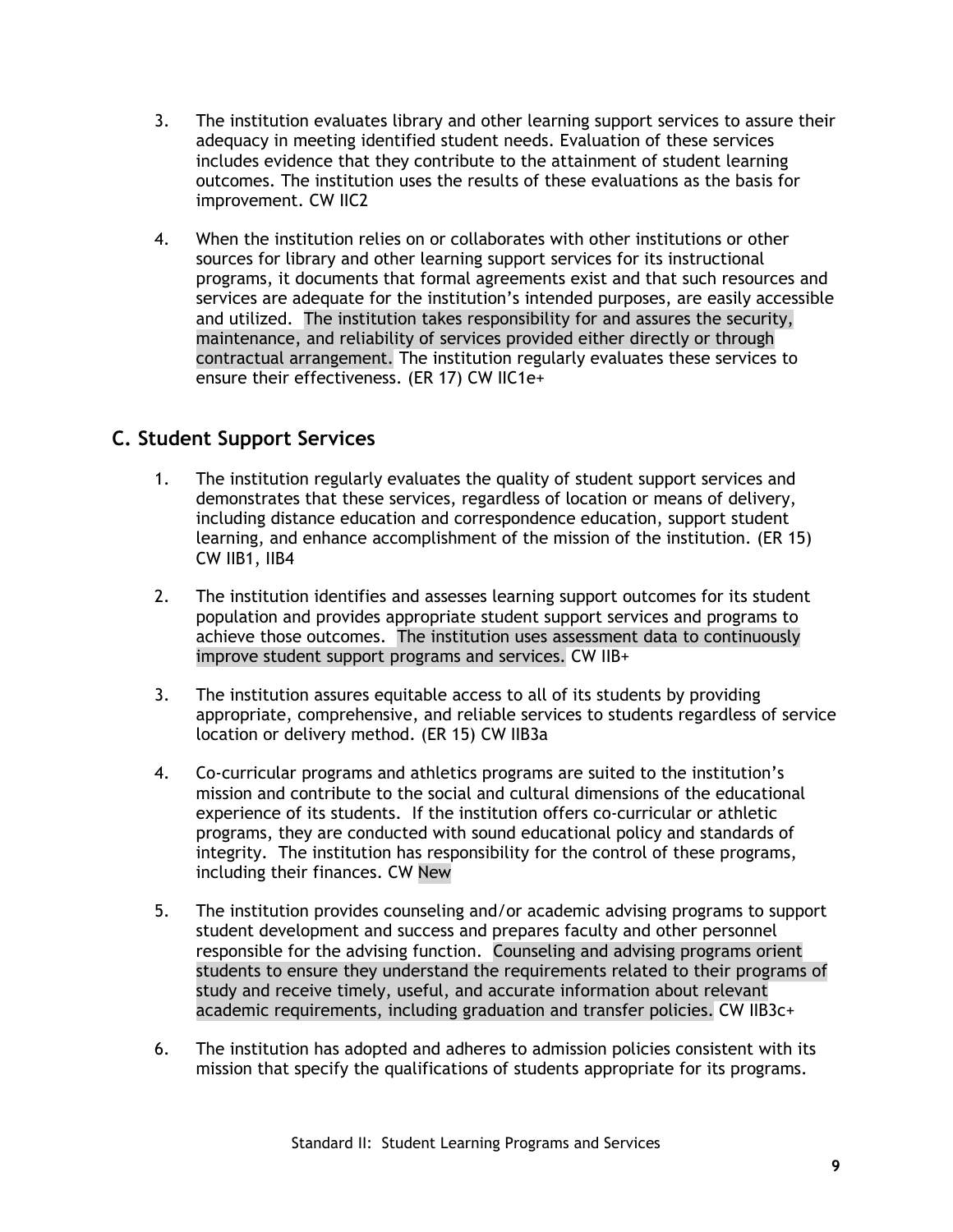The institution defines and advises students on clear pathways<sup>15</sup> to complete degrees, certificate and transfer goals. (ER 16) CW New

- 7. The institution regularly evaluates admissions and placement instruments and practices to validate their effectiveness while minimizing biases. CW IIB3e
- 8. The institution maintains student records permanently, securely, and confidentially, with provision for secure backup of all files, regardless of the form in which those files are maintained. The institution publishes and follows established policies for release of student records. CW IIB3f

 $15$  Glossary- Pathways: The specific selection and progression of courses and learning experiences students pursue and complete and they progress in their education toward a certificate, degree, transfer, or other identified educational goal.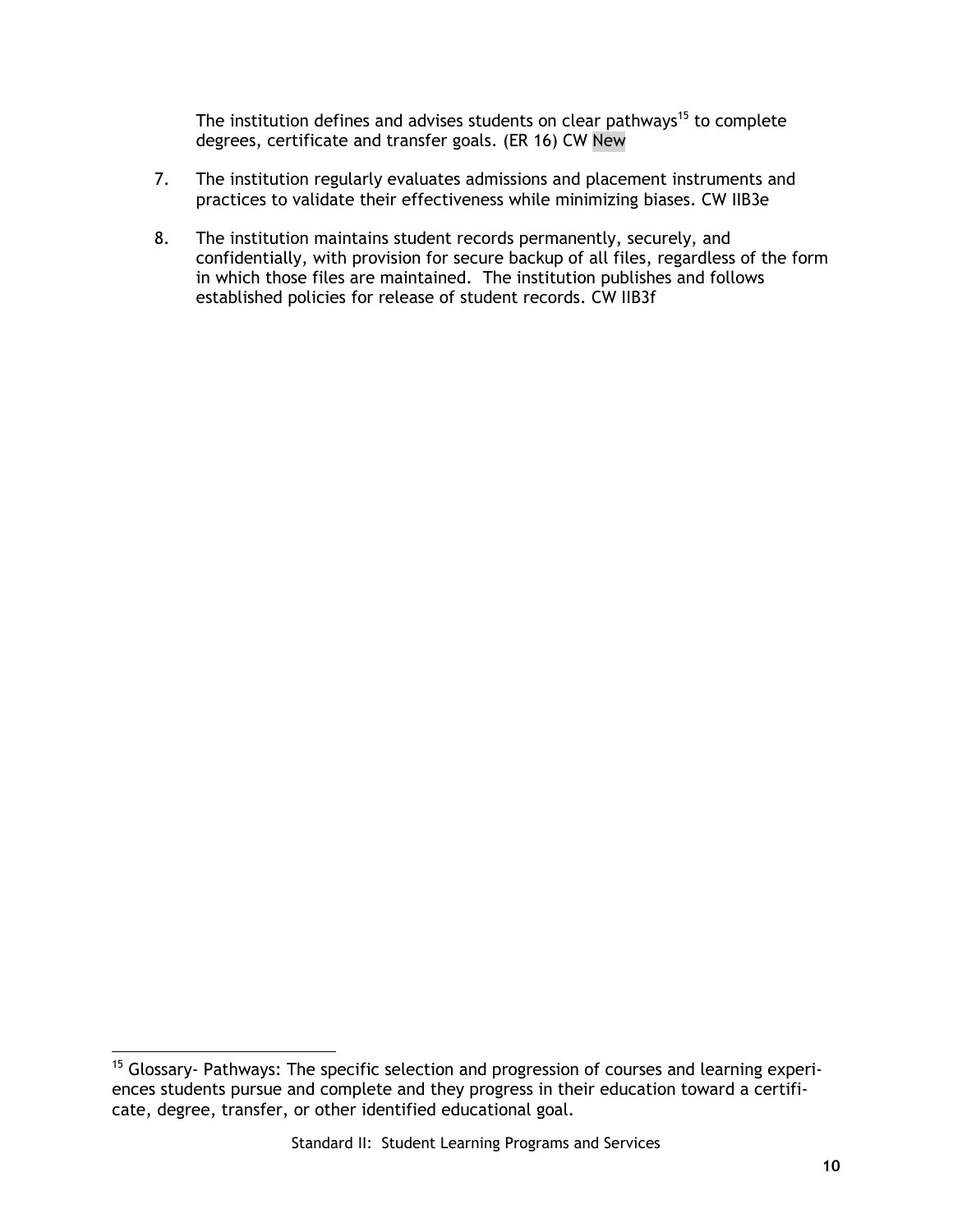## **Standard III: Resources**

The institution effectively uses its human, physical, technology, and financial resources to achieve its mission and to improve academic quality and institutional effectiveness. Accredited colleges in multi-college systems may be organized so that responsibility for resources, allocation of resources, and planning rests with the district/system. In such cases, the district/system is responsible for meeting the Standards, and an evaluation of its performance is reflected in the accredited status of the institution(s).

## **A. Human Resources**

- 1. The institution assures the integrity and quality of its programs and services by employing administrators, faculty and staff who are qualified by appropriate education, training, and experience to provide and support these programs and services. Criteria, qualifications, and procedures for selection of personnel are clearly and publicly stated and address the needs of the institution in serving its student population. Job descriptions are directly related to institutional mission and goals and accurately reflect position duties, responsibilities, and authority. CW IIIA1, IIIA1a
- 2. Faculty qualifications include knowledge of the subject matter and requisite skills for the service to be performed. Factors of qualification include appropriate degrees, professional experience, discipline expertise, level of assignment, teaching skills, scholarly activities, and potential to contribute to the mission of the institution. Faculty job descriptions include development and review of curriculum as well as assessment of learning. (ER 14) CW IIIA1a+
- 3. Administrators and other employees responsible for educational programs and services possess qualifications necessary to perform duties required to sustain institutional effectiveness and academic quality. CW IIIA1, 2
- 4. Required degrees held by faculty, administrators and other employees are from institutions accredited by recognized U.S. accrediting agencies. Degrees from non-U.S. institutions are recognized only if equivalence has been established. CW IIIA1a
- 5. The institution assures the effectiveness of its human resources by evaluating all personnel systematically and at stated intervals. The institution establishes written criteria for evaluating all personnel, including performance of assigned duties and participation in institutional responsibilities and other activities appropriate to their expertise. Evaluation processes seek to assess effectiveness of personnel and encourage improvement. Actions taken following evaluations are formal, timely, and documented. CW IIIa1b
- 6. The evaluation of faculty, academic administrators, and other personnel directly responsible for student learning includes, as a component of that evaluation, consideration of how these employees use the results of the assessment of learning outcomes to improve teaching and learning. CW IIIA1c
- 7. The institution maintains a sufficient number of qualified faculty, which includes full time faculty **and** may include part time and adjunct faculty, to assure the fulfillment of faculty responsibilities essential to the quality of educational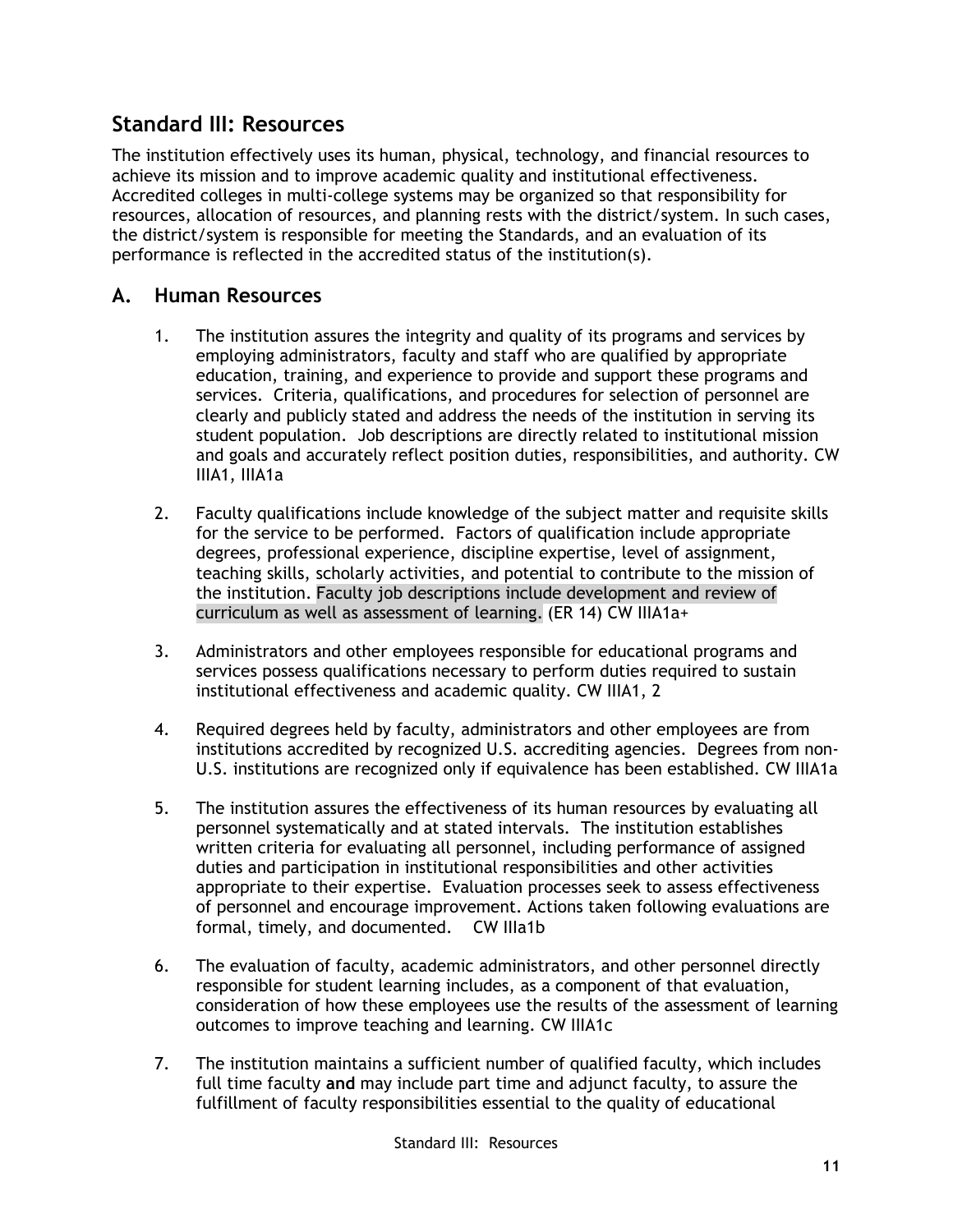programs and services to achieve institutional mission and purposes. (ER 14) CW IIIA2

- 8. An institution with part time and adjunct faculty has employment policies and practices which provide for their orientation, oversight, evaluation, and professional development. The institution provides opportunities for integration of part time and adjunct faculty into the life of the institution. CW New
- 9. The institution has a sufficient number of staff with appropriate qualifications to support the effective educational, technological, physical, and administrative operations of the institution. (ER 8) CW IIIA2
- 10. The institution maintains a sufficient number of administrators with appropriate preparation and expertise to provide continuity and effective administrative leadership and services that support the institution's mission and purposes. (ER 8) CW IIIA2
- 11. The institution establishes, publishes, and adheres to written personnel policies and procedures that are available for information and review. Such policies and procedures are fair and equitably and consistently administered. CW IIIA3
- 12. Through its policies and practices, the institution creates and maintains appropriate programs, practices, and services that support its diverse personnel. The institution regularly assesses its record in employment equity and diversity consistent with its mission. CW IIIA4
- 13. The institution upholds a written code of professional ethics for all of its personnel, including consequences for violation. CW IIIA1d
- 14. The institution plans for and provides all personnel with appropriate opportunities for continued professional development, consistent with the institutional mission and based on evolving pedagogy, technology, and learning needs. The institution systematically evaluates professional development programs and uses the results of these evaluations as the basis for improvement. CW IIIA5
- 15. The institution makes provision for the security and confidentiality of personnel records. Each employee has access to his/her personnel records in accordance with law. CW IIIA3

#### **B. Physical Resources**

- 1. The institution assures safe and sufficient physical resources at all locations where it offers courses, programs, and learning support services. They are constructed and maintained to assure access, safety, security, and a healthful learning and working environment. CW IIIB1b
- 2. The institution plans, acquires or builds, maintains, and upgrades or replaces its physical resources, including facilities, equipment, land, and other assets, in a manner that assures effective utilization and the continuing quality necessary to support its programs and services and achieve its mission. CW IIIB1a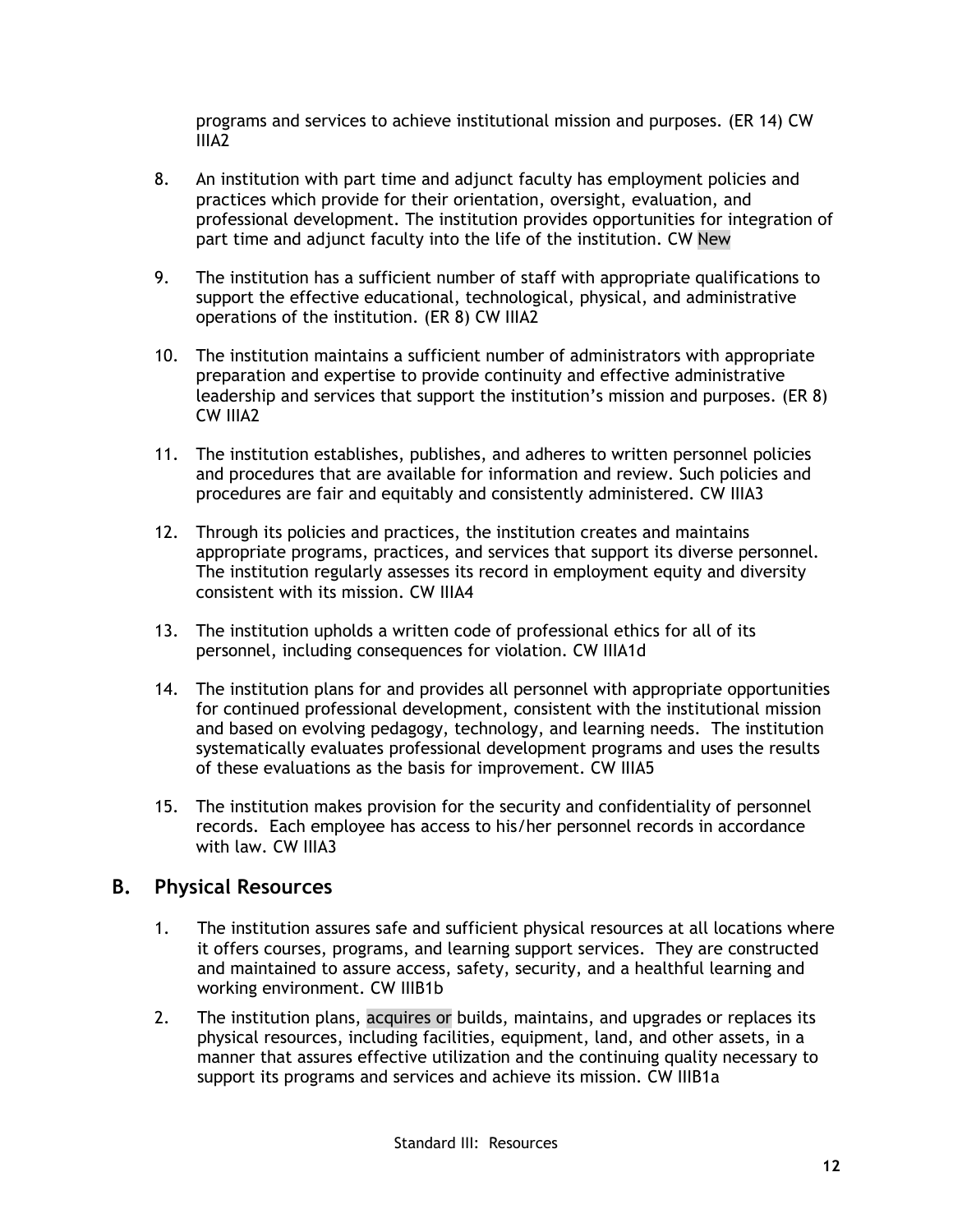- 3. To assure the feasibility and effectiveness of physical resources in supporting institutional programs and services, the institution plans and evaluates its facilities and equipment on a regular basis, taking utilization and other relevant data into account. CW IIIB2
- 4. Long-range capital plans support institutional improvement goals and reflect projections of the total cost of ownership of new facilities and equipment. CW IIIB2a

## **C. Technology Resources**

- 1. Technology services, professional support, facilities, hardware, and software are appropriate and adequate to support the institution's management and operational functions, academic programs, teaching and learning, and support services. CW IIIC1, IIIC1a+
- 2. The institution continuously plans for, updates and replaces technology to ensure its technological infrastructure, quality and capacity are adequate to support its mission, operations, programs, and services. CW IIIC, IIIC1d, IIIC2
- 3. The institution assures that technology resources at all locations where it offers courses, programs, and services are implemented and maintained to assure reliable access, safety, and security. CW IIIC1c
- 4. The institution provides appropriate instruction and support for faculty, staff, students, and administrators, in the effective use of technology and technology systems related to its programs, services, and institutional operations. CW IIIC1b
- 5. The institution has policies and procedures that guide the appropriate use of technology in the teaching and learning processes. CW IIIC1d

## **D. Financial Resources**

#### **Planning**

- 1. Financial resources are sufficient to support and sustain student learning programs and services and improve institutional effectiveness. The distribution of resources supports the development, maintenance, allocation and reallocation, and enhancement of programs and services. The institution plans and manages its financial affairs with integrity and in a manner that ensures financial stability. (ER 18) CW IIID Intro
- 2. The institution's mission and goals are the foundation for financial planning, and financial planning is integrated with and supports all institutional planning. The institution has policies and procedures to ensure sound financial practices and financial stability. Appropriate financial information is disseminated throughout the institution in a timely manner. CW IIID1, IIID1a, IIID2c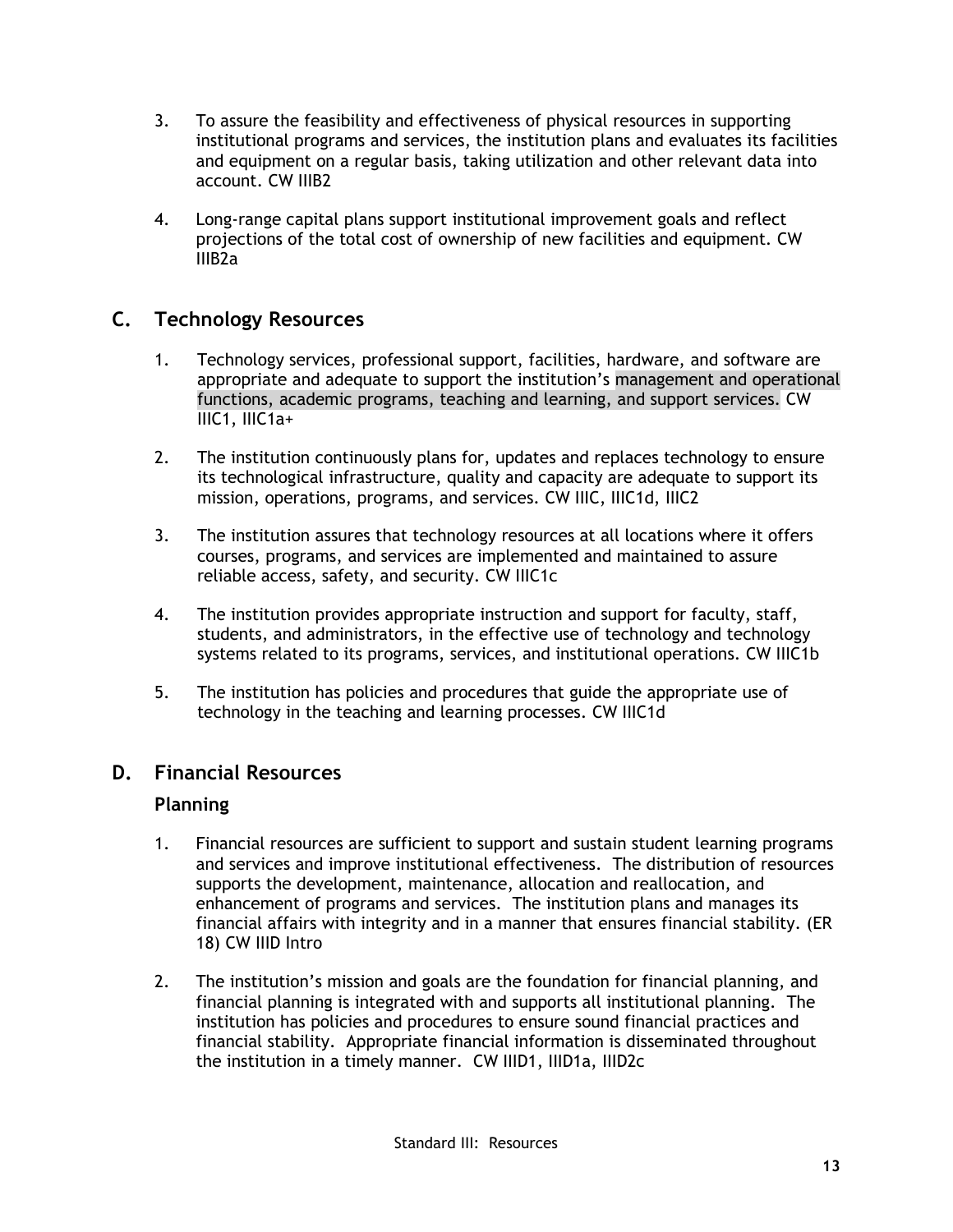3. The institution clearly defines and follows its guidelines and processes for financial planning and budget development, with all constituencies having appropriate opportunities to participate in the development of institutional plans and budgets. CW IIID1d

#### **Fiscal Responsibility and Stability**

- 4. Institutional planning reflects a realistic assessment of financial resource availability, development of financial resources, partnerships, and expenditure requirements. CW IIID1b
- 5. To assure the financial integrity of the institution and responsible use of its financial resources, the internal control structure has appropriate control mechanisms and widely disseminates dependable and timely information for sound financial decision making. The institution regularly evaluates its financial management practices and uses the results to improve internal control systems. CW IIID2, IIID3h
- 6. Financial documents, including the budget, have a high degree of credibility and accuracy, and reflect appropriate allocation and use of financial resources to support student learning programs and services. CW IIID2a
- 7. Institutional responses to external audit findings are comprehensive, timely, and communicated appropriately. CW IIID2b
- 8. The institution's financial and internal control systems are evaluated and assessed for validity and effectiveness, and the results of this assessment are used for improvement. CW IIID2e
- 9. The institution has sufficient cash flow and reserves to maintain stability, support strategies for appropriate risk management, and, when necessary, implement contingency plans to meet financial emergencies and unforeseen occurrences. CW IIID3a
- 10. The institution practices effective oversight of finances, including management of financial aid, grants, externally funded programs, contractual relationships, auxiliary organizations or foundations, and institutional investments and assets. CW IIID3b

#### **Liabilities**

- 11. The level of financial resources provides a reasonable expectation of both shortterm and long-term financial solvency. When making short-range financial plans, the institution considers its long-range financial priorities to assure financial stability. The institution clearly identifies, plans, and allocates resources for payment of liabilities and future obligations. CW IIID1c
- 12. The institution plans for and allocates appropriate resources for the payment of liabilities and future obligations, including Other Post-Employment Benefits (OPEB), compensated absences, and other employee related obligations. The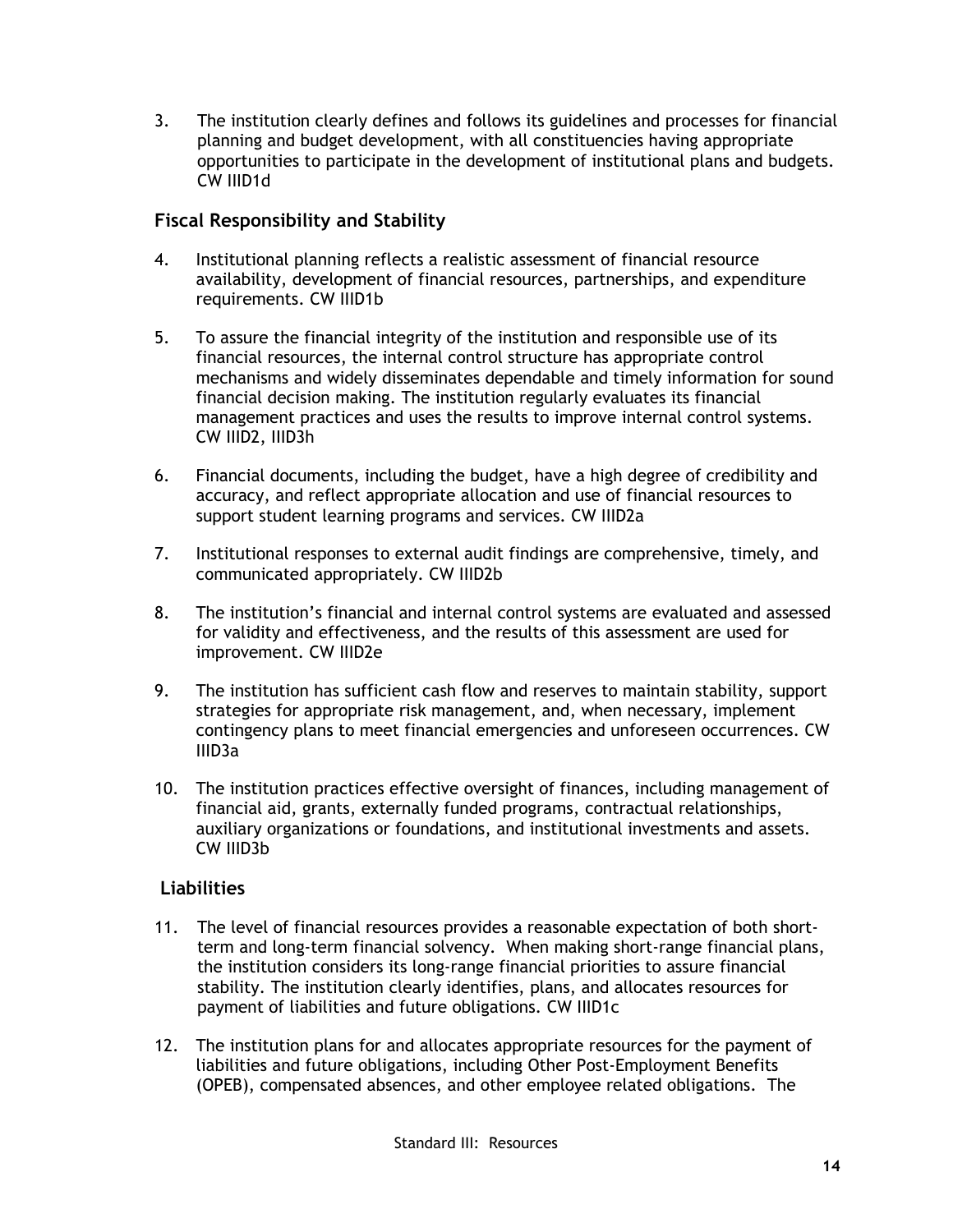actuarial plan to determine Other Post-Employment Benefits (OPEB) is current and prepared as required by appropriate accounting standards. CW IIID3c, d

- 13. On an annual basis, the institution assesses and allocates resources for the repayment of any locally incurred debt instruments that can affect the financial condition of the institution. CW IIID3e
- 14. All financial resources, including short- and long-term debt instruments (such as bonds and Certificates of Participation), auxiliary activities, fund-raising efforts, and grants, are used with integrity in a manner consistent with the intended purpose of the funding source. CW IIID2d
- 15. The institution monitors and manages student loan default rates, revenue streams, and assets to ensure compliance with federal requirements, including Title IV of the Higher Education Act, and comes into compliance when the federal government identifies deficiencies. CW IIID3f

#### **Contractual Agreements<sup>16</sup>**

 $\overline{a}$ 

16. Contractual agreements with external entities are consistent with the mission and goals of the institution, governed by institutional policies, and contain appropriate provisions to maintain the integrity of the institution and the quality of its programs, services, and operations. CW IIID3g

 $16$  Glossary- Contractual Agreements: Arrangements for educational services that are either: (1) provided by the college/district/system for remuneration under contracts with business or other agencies, or (2) received by the college/district/system under contracts with businesses or other agencies. Contractual arrangements for delivery of educational services may include, but are not limited to, curriculum, learning support services, student support services, and instruction.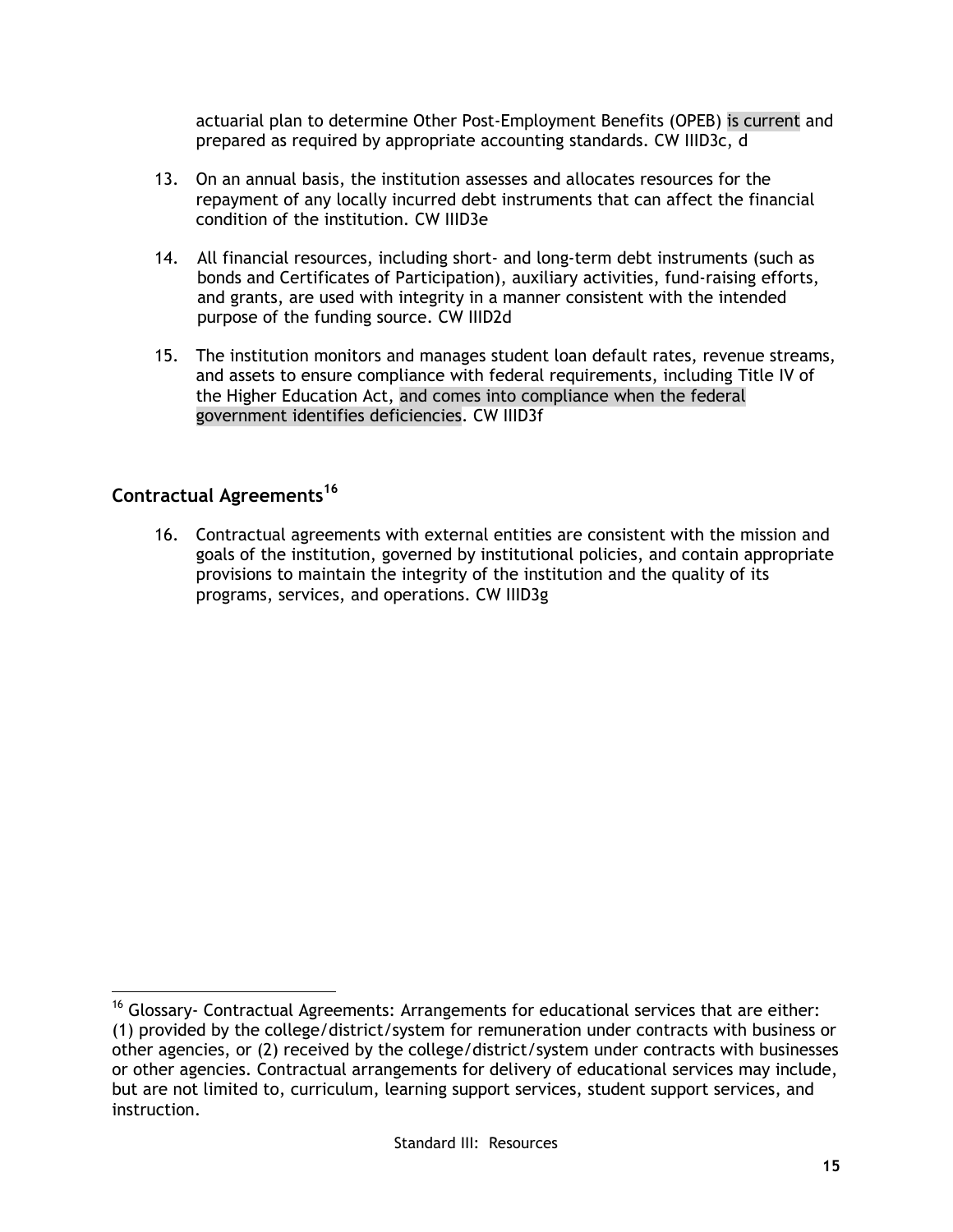## **Standard IV: Leadership and Governance**

The institution recognizes and uses the contributions of leadership throughout the organization for promoting student success, sustaining academic quality, integrity, fiscal stability, and continuous improvement of the institution. Governance roles are defined in policy and are designed to facilitate decisions that support student learning programs and services and improve institutional effectiveness, while acknowledging the designated responsibilities of the governing board and the chief executive officer. Through established governance structures, processes, and practices, the governing board, administrators, faculty, staff, and students work together for the good of the institution. In multi-college districts or systems, the roles within the district/system are clearly delineated. The multi-college district or system has policies for allocation of resources to adequately support and sustain the colleges.

## **A. Decision-Making Roles and Processes**

- 1. Institutional leaders create and encourage innovation leading to institutional excellence. They support administrators, faculty, staff, and students, no matter what their official titles, in taking initiative for improving the practices, programs, and services in which they are involved. When ideas for improvement have policy or significant institution-wide implications, systematic participative processes are used to assure effective planning and implementation. CW IVA1
- 2. The institution establishes and implements policy and procedures authorizing administrator, faculty, and staff participation in decision-making processes. The policy makes provisions for student participation and consideration of student views in those matters in which students have a direct and reasonable interest. Policy specifies the manner in which individuals bring forward ideas and work together on appropriate policy, planning, and special-purpose committees. CW IVA2
- 3. Administrators and faculty, through policy and procedures, have a substantive and clearly defined role in institutional governance and exercise a substantial voice in institutional policies, planning, and budget that relate to their areas of responsibility and expertise. CW IVA2a
- 4. Faculty and academic administrators, through policy and procedures, and through well-defined structures, have responsibility for recommendations about curriculum and student learning programs and services. CW IVA2b
- 5. Through its system of board and institutional governance, the institution ensures the appropriate consideration of relevant perspectives; decision-making aligned with expertise and responsibility; and timely action on institutional plans, policies, curricular change, and other key considerations. CW IVA3
- 6. The processes for decision-making and the resulting decisions are documented and widely communicated across the institution. CW New
- 7. Leadership roles and the institution's governance and decision-making policies, procedures, and processes are regularly evaluated to assure their integrity and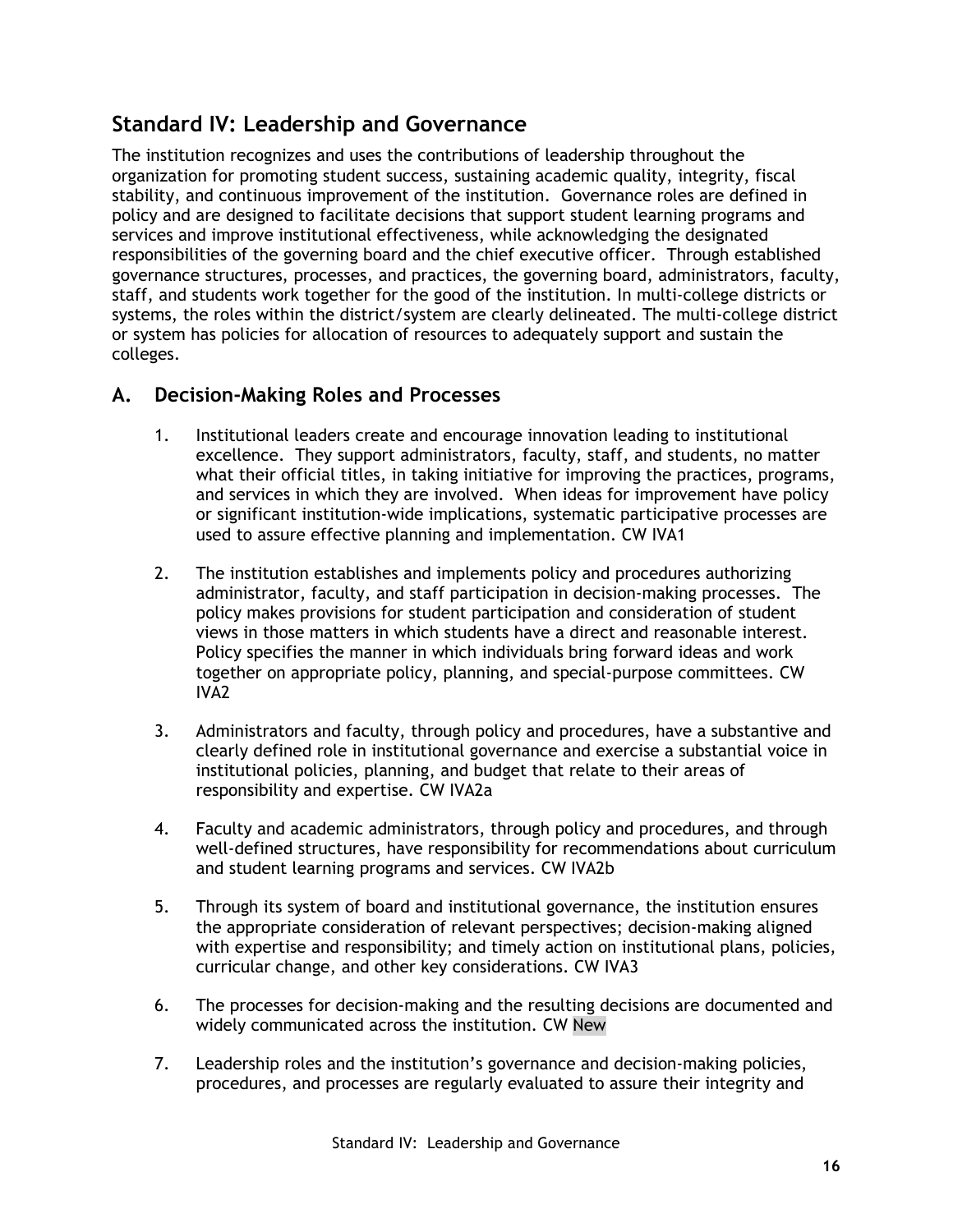effectiveness. The institution widely communicates the results of these evaluations and uses them as the basis for improvement. CW IVA5

## **B. Chief Executive Officer**

- 1. The institutional chief executive officer (CEO) has primary responsibility for the quality of the institution. The CEO provides effective leadership in planning, organizing, budgeting, selecting and developing personnel, and assessing institutional effectiveness. CW IVB2
- 2. The CEO plans, oversees, and evaluates an administrative structure organized and staffed to reflect the institution's purposes, size, and complexity. The CEO delegates authority to administrators and others consistent with their responsibilities, as appropriate. CW IVB2a
- 3. Through established policies and procedures, the CEO guides institutional improvement of the teaching and learning environment by:
	- establishing a collegial process that sets values, goals, and priorities;
	- ensuring the college sets institutional performance standards for student achievement;
	- ensuring that evaluation and planning rely on high quality research and analysis of external and internal conditions;
	- ensuring that educational planning is integrated with resource planning and allocation to support student achievement and learning;
	- ensuring that the allocation of resources supports and improves learning and achievement; and
	- establishing procedures to evaluate overall institutional planning and implementation efforts to achieve the mission of the institution. CW IVB2b
- 4. The CEO has the primary leadership role for accreditation, ensuring that the institution meets or exceeds Eligibility Requirements, Accreditation Standards, and Commission policies at all times. Faculty, staff, and administrative leaders of the institution also have responsibility for assuring compliance with accreditation requirements. CW New
- 5. The CEO assures the implementation of statutes, regulations, and governing board policies and assures that institutional practices are consistent with institutional mission and policies, including effective control of budget and expenditures. CW IVB2c, d
- 6. The CEO works and communicates effectively with the communities served by the institution. CW IVB2e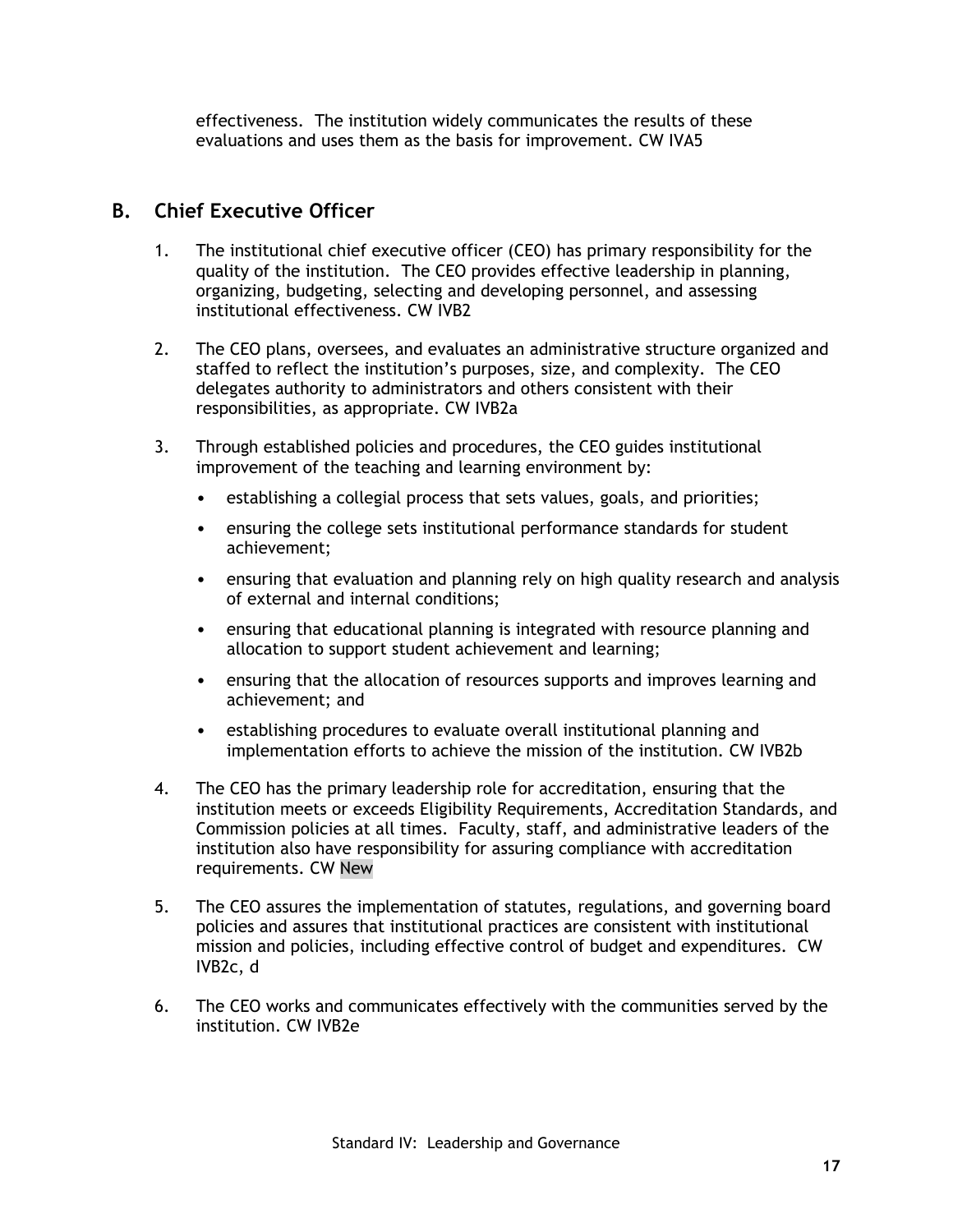## **C. Governing Board**

- 1. The institution has a governing board that has authority over and responsibility for policies to assure the academic quality, integrity, and effectiveness of the student learning programs and services and the financial stability of the institution. (ER 7) CW IVB1
- 2. The governing board acts as a collective entity. Once the board reaches a decision, all board members act in support of the decision. CW IVB1a
- 3. The governing board adheres to a clearly defined policy for selecting and evaluating the CEO of the college and/or the district/system. CW IVB1j
- 4. The governing board is an independent, policy-making body that reflects the public interest in the institution's educational quality. It advocates for and defends the institution and protects it from undue influence or political pressure. (ER 7) CW IVB1a
- 5. The governing board establishes policies consistent with the college/district/system mission to ensure the quality, integrity, and improvement of student learning programs and services and the resources necessary to support them. The governing board has ultimate responsibility for educational quality, legal matters, and financial integrity and stability. CW IVB1b, c
- 6. The institution or the governing board publishes the board bylaws and policies specifying the board's size, duties, responsibilities, structure, and operating procedures. CW New
- 7. The governing board acts in a manner consistent with its policies and bylaws. The board regularly assesses its policies and bylaws for their effectiveness in fulfilling the college/district/system mission and revises them as necessary. CW IVB1e
- 8. To ensure the institution is accomplishing its goals for student success, the governing board regularly reviews key indicators of student learning and achievement and institutional plans for improving academic quality. CW New
- 9. The governing board has an ongoing training program for board development, including new member orientation. It has a mechanism for providing for continuity of board membership and staggered terms of office. CW IVB1f
- 10. Board policies and/or bylaws clearly establish a process for board evaluation. The evaluation assesses the board's effectiveness in promoting and sustaining academic quality and institutional effectiveness. The governing board regularly evaluates its practices and performance, including full participation in board training, and makes public the results. The results are used to improve board performance, academic quality, and institutional effectiveness. CW IVB1g
- 11. The governing board upholds a code of ethics and conflict of interest policy, and individual board members adhere to the code. The board has a clearly defined policy for dealing with behavior that violates its code and implements it when necessary. A majority of the board members have no employment, family,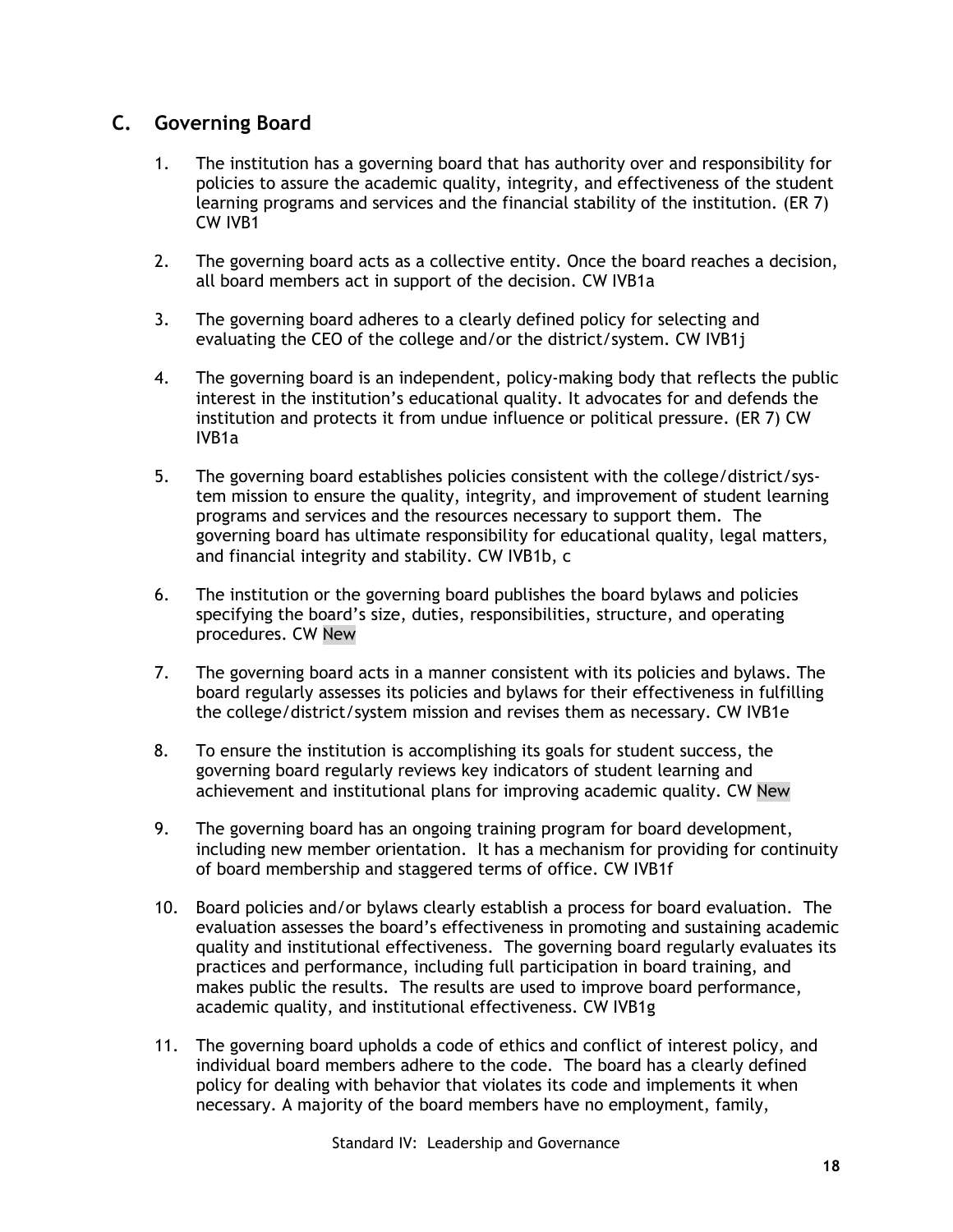ownership, or other personal financial interest in the institution. Board member interests are disclosed and do not interfere with the impartiality of governing body members or outweigh the greater duty to secure and ensure the academic and fiscal integrity of the institution. (ER 7) CW IVB1h

- 12. The governing board delegates full responsibility and authority to the CEO to implement and administer board policies without board interference and holds the CEO accountable for the operation of the district/system or college, respectively. CW IVB1j
- 13. The governing board is informed about the Eligibility Requirements, the Accreditation Standards, Commission policies, accreditation processes, and the college's accredited status, and supports through policy the college's efforts to improve and excel. The board participates in evaluation of governing board roles and functions in the accreditation process. CW IVB1i

## **D. Multi-College Districts or Systems**

- 1. In multi-college districts or systems, the district/system CEO provides leadership in setting and communicating expectations of educational excellence and integrity throughout the district/system and assures support for the effective operation of the colleges. Working with the colleges, the district/system CEO establishes clearly defined roles, authority and responsibility between the colleges and the district/system. CW IVB3
- 2. The district/system CEO clearly delineates, documents, and communicates the operational responsibilities and functions of the district/system from those of the colleges and consistently adheres to this delineation in practice. The district/system CEO ensures that the colleges receive effective and adequate district/system provided services to support the colleges in achieving their missions. Where a district/system has responsibility for resources, allocation of resources, and planning, it is evaluated against the Standards, and its performance is reflected in the accredited status of the institution. CW IVB3a, b
- 3. The district/system has a policy for allocation and reallocation of resources that are adequate to support the effective operations and sustainability of the colleges and district/system. The district/system CEO ensures effective control of expenditures. CW IVB3c, d
- 4. The CEO of the district or system delegates full responsibility and authority to the CEOs of the colleges to implement and administer delegated district/system policies without interference and holds college CEO's accountable for the operation of the colleges. CW IVB3e
- 5. District/system planning and evaluation are integrated with college planning and evaluation to improve student learning and achievement and institutional effectiveness. CW New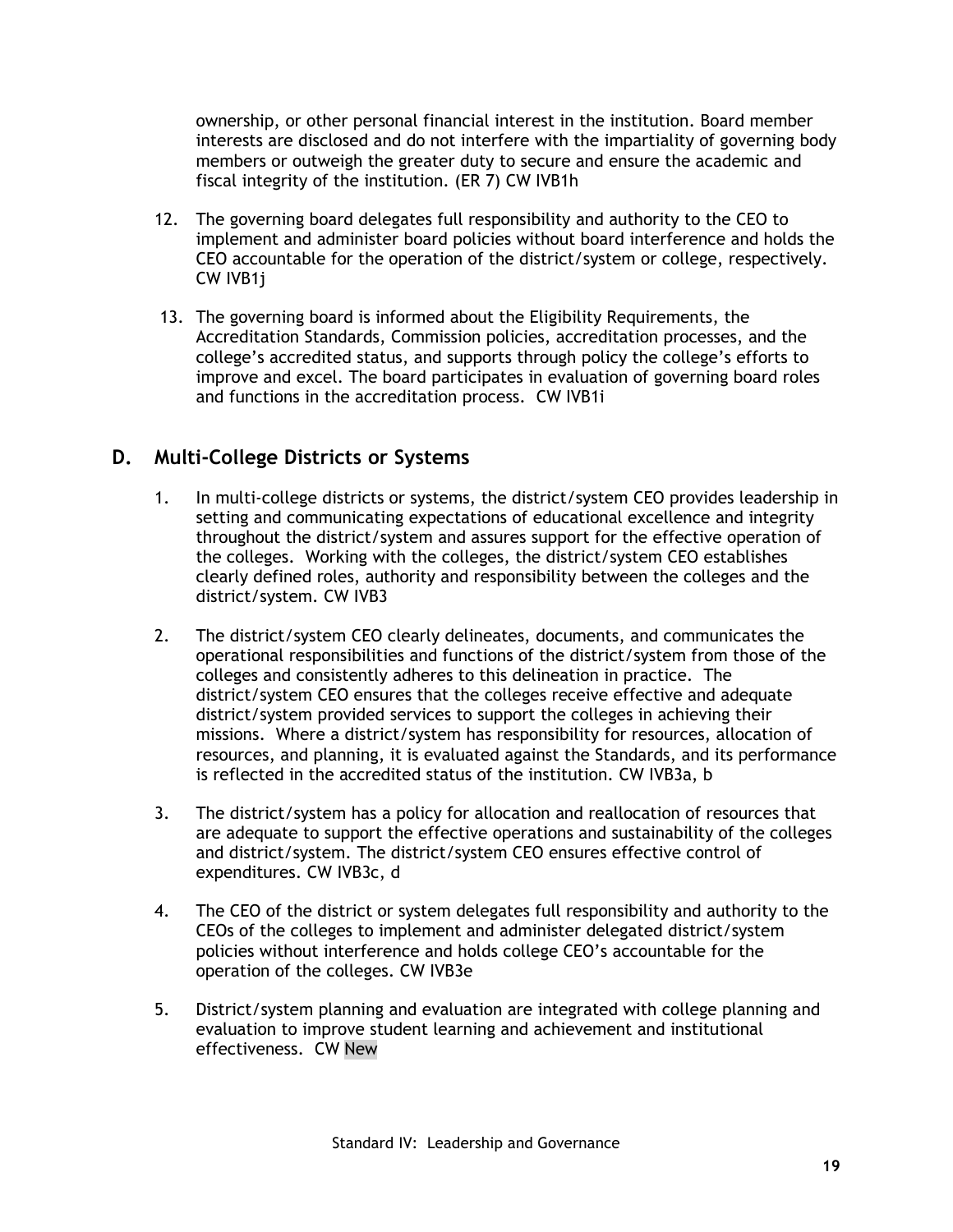- 6. Communication between colleges and districts/systems ensures effective operations of the colleges and should be timely, accurate, and complete in order for the colleges to make decisions effectively. CW IVB3f
- 7. The district/system CEO regularly evaluates district/system and college role delineations, governance and decision-making processes to assure their integrity and effectiveness in assisting the colleges in meeting educational goals for student achievement and learning. The district/system widely communicates the results of these evaluations and uses them as the basis for improvement. CW IVB3g